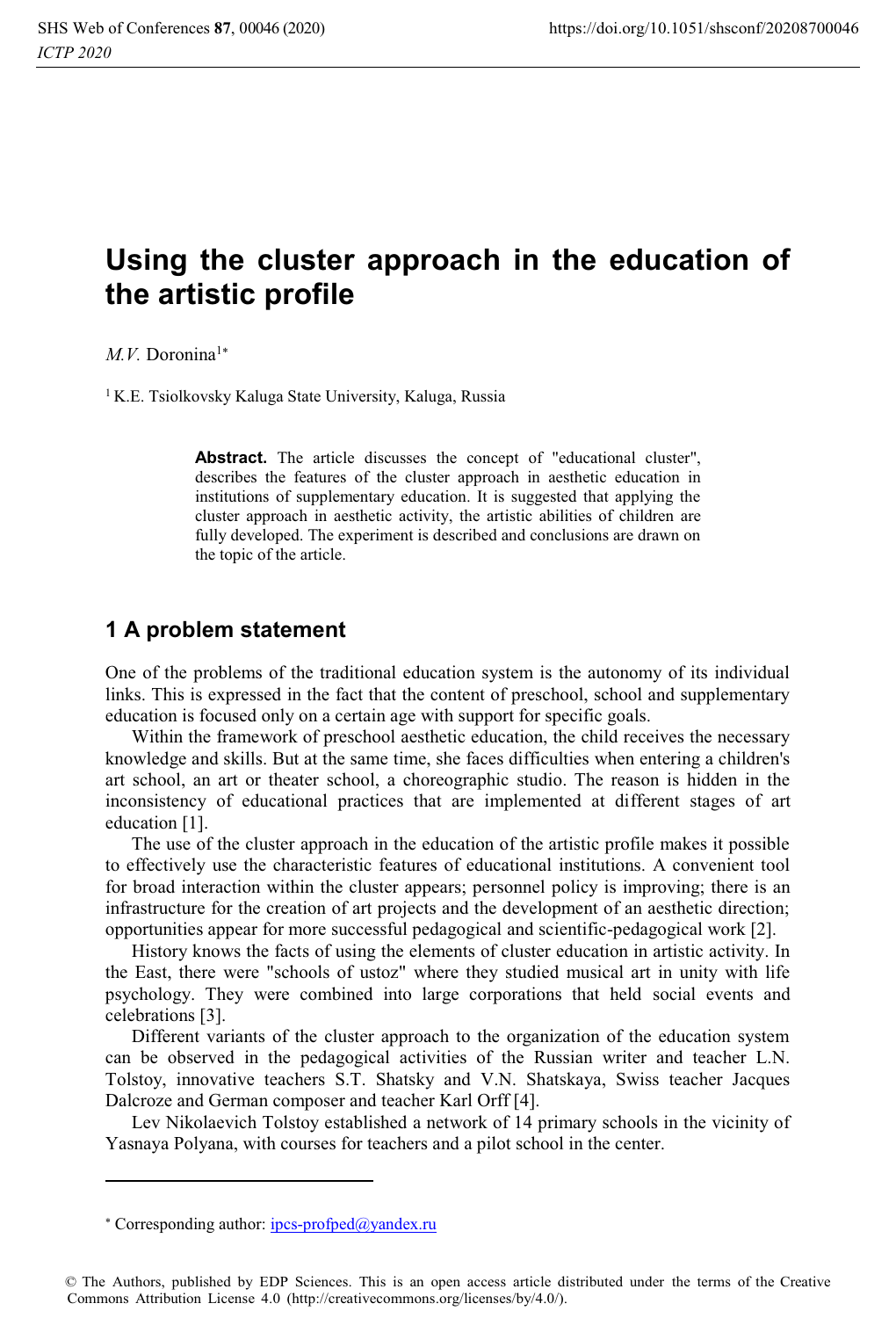V.N. Shatskaya and S.T. Shatsky in 1919, he opened the First Experimental Station for Public Education. It included groups of children of different ages, nurseries, kindergartens, schools, clubs, workshops, libraries.

In addition to creating a "vertical" structure of the educational cluster, V.N. Shatskaya proposed to comprehensively use various types of art in the education of children and youth. In the process of artistic education, children were engaged in choral singing, playing musical instruments, listening to music and rhythm. This cluster structure provided a "horizontal" link: the use of all types of arts in art education.

Swiss teacher Jacques Dalcroze combined gymnastics, dance, pantomime, musical improvisation, vocals and theater, creating a new form of artistic creativity - rhythm. The successor of Dalcroze's ideas was the outstanding German composer Karl Orff - he created an original musical and artistic cluster system, combining musical improvisation, dance, poetry, pantomime and theater [5].

### **1.1 The objective of the work**

In the Russian Federation, the use of the cluster approach in education seems to be very promising, since it can be implemented at various management levels, in different educational organizations, within the framework of any aesthetic disciplines [6].

The problem of the cluster approach in education has been studied by such scientists as V.P. Burdakov, V.T. Volov, T.M. Davydenko, E.A. Korchagin, A.V. Leontiev, G.V. Mukhametzyanova, N.B. Pugachev, P.I. Tretyakov, T.I. Shamova, Yurov [7].

In the works of T.I. Shamova describes such advantages of the educational cluster as identifying the strengths of the relevant direction in education, using effective tools, and creating a new high-quality education [8].

The cluster approach, being an effective educational resource for an artistic profile, has certain characteristics.

An educational cluster includes two or more educational institutions providing aesthetic education that effectively solve one or more educational or management tasks common to all educational institutions included in the cluster and related by a common goal [9].

It is possible to define two vectors for the development of the aesthetic cluster: "horizontal" and "vertical".

The "vertical" vector enriches the content of education in order to develop an aesthetic attitude to reality, and occurs due to the inclusion of other educational institutions and cultural institutions in educational activities. choreographic studios to art colleges and colleges of music.

The "horizontal" vector of enrichment of the content of education consists in the introduction of additional subjects of the aesthetic cycle into the curriculum. In choreographic studios, this is the study of acting; in music schools - classes in composition, improvisation, poetry and painting, in art schools - listening to music [5].

An innovation in aesthetic educational activity was the integration of traditional forms (lesson and elective) with specially designed forms ("creative workshop", art projects, lessons with elements of theatricalization, staging of musical fairy tales and musicals).

The integrated use of health-preserving pedagogical technologies, personality-oriented technologies, TRIZ technologies and gaming technologies [10] in all types of aesthetic activities proved to be effective [11].

In the twentieth century, the trend towards the synthesis of art forms manifested itself in the formation of an aesthetic attitude to reality, the development of poetic feeling and creativity.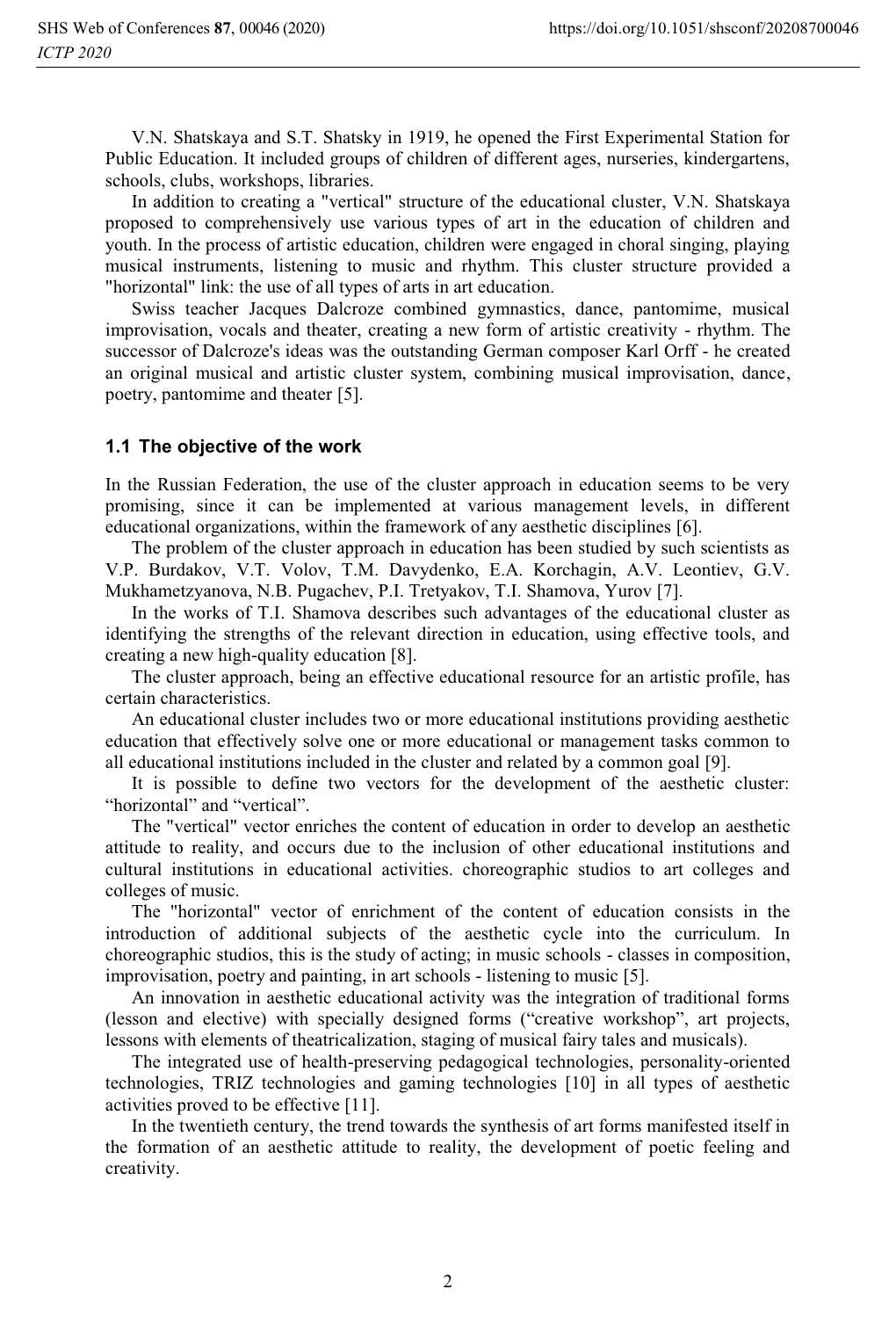At the beginning of the 21st century, in the book "The Nature of Artistic Talent" by V. Drankov, it was suggested that it is precisely in the interaction of various types of art, that is, with the cluster approach, that artistic abilities are formed [12].

This was explained by the fact that at different stages of the artistic process and in any form of art, the creator needs different types of aesthetic abilities. To understand the image of a hero, a painter, singer or writer needs acting skills. It is impossible to see the individuality of the character without seeing the appearance of the character through the eyes of a painter or sculptor, that is, the artistic activity itself contributes to the development of all types of artistic abilities [13].

#### **2 Materials and the results of the research**

In art pedagogy, when modeling content, the emphasis was placed on the assimilation of a large amount of artistic and aesthetic knowledge and skills that were necessary for creative activity. A narrowly focused approach to the development of artistic abilities corresponded to this concept, that is, the child could engage in only one type of aesthetic activity. Musical abilities developed only in musical lessons, the ability to visual arts only in painting classes, acting - in a theater studio, and dancing - in the process of choreographic studies. Often, the child was sent to aesthetic activities that the parents liked more, without taking into account his abilities and inclinations, knowingly depriving him of the opportunity to achieve success [14].

The aim of the work was to create an aesthetic cluster capable of developing a child's creative abilities and determining the artistic direction in which he will be most successful [15].

The tasks of developing artistic abilities were assigned to different disciplines.

Based on a theoretical analysis on this topic, we concluded that for the effective development of artistic abilities it is necessary to use a cluster approach.

One of the most complete classifications, based on functional systems, is successfully used in the diagnosis of the aesthetic cluster, presented by O. Luchinina. The teacher must analyze the manifestation of artistic abilities in seven groups [16].

Thinking ability; Perceptual abilities; Attentive abilities; Mnemic abilities; Imaginative abilities; Sensory motor abilities; Communication skills.

20 children took part in the experimental work on the development and diagnosis of artistic abilities.

We diagnosed three functional systems (thinking, perception and imagination) using psychological tests. The level of development of the other four systems (attention, memory, sociability and motor abilities) was studied by observing children during diagnostic sessions.

To diagnose creative thinking, the P. Torrance test was used, in which four main indicators were assessed: fluency or productivity, flexibility, originality and development.

Perceptual abilities or perception abilities were diagnosed by the method "The Magic Land of Feelings" (T. Zinkevich-Evstigneeva). In the course of the study, we studied the psycho-emotional state of the child, the ability of children to identify different emotional states and the ability to understand emotional behavior. During the diagnosis of perceptual abilities, we noted that children had difficulties in identifying emotions and a lack of understanding of the characteristics of emotional behavior.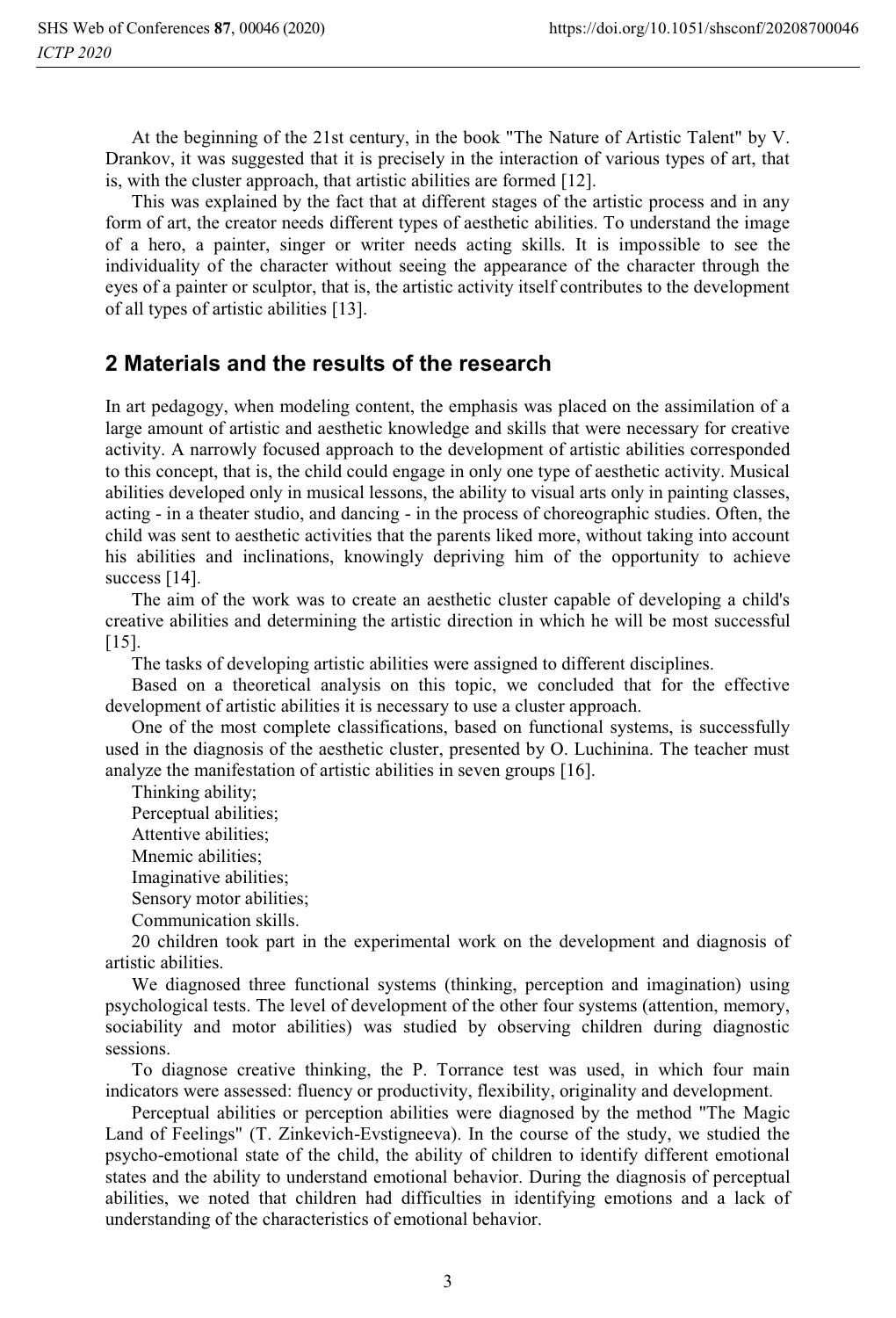To identify imaginative abilities or abilities of imagination, the method "Non-existent animal" was used (Dukarevich M.Z.). We were interested in how the child is open to communication with other people and how much the child's creative potential is developed (Table 1).

| State of the art | Thinking ability<br>P. Torrance test | <b>Perceptual abilities</b><br>"The Magic Land of<br>Senses"<br>Zinkevich-<br>(Т.<br>Evstigneeva) | <b>Imaginative abilities</b><br>"Non-existent animal"<br>(Dukarevich M.Z.) |
|------------------|--------------------------------------|---------------------------------------------------------------------------------------------------|----------------------------------------------------------------------------|
|                  | amount of children                   | amount of children                                                                                | amount of children                                                         |
|                  | $\%$                                 | $\%$                                                                                              | $\%$                                                                       |
| High level       |                                      |                                                                                                   | 0                                                                          |
|                  |                                      |                                                                                                   | 0                                                                          |
| Middle level     | 65                                   | 55                                                                                                | 35                                                                         |
|                  | 13                                   | 11                                                                                                |                                                                            |
| Low level        | 30                                   | 45                                                                                                | 65                                                                         |
|                  | 6                                    | Q                                                                                                 | 13                                                                         |

**Table 1**. The level of development of the first block of abilities (thinking, perceptual, imaginative) at the beginning of the experiment.

I.E. Domogatskoy [17] diagnoses such components as communication skills (sociability), sensorimotor abilities (development of the articulatory apparatus, fine motor skills, accuracy of movements and coordination), attentive abilities and mnemonic abilities.

The child's communication skills were tested as follows:

- how willingly the child enters into speech contact with the teacher;

- how proactive is the child in communication;

- how quickly the child joins the game;

- how quickly the child gets tired.

During the observation process, it was noticed that a significant part of children do not want to enter into verbal contact with the teacher and do not show initiative in communicating with other children, that is, they showed a low level of development of communication skills. Difficulties appeared to be included in play activities. The cause of the problems can be called both shyness of the child and hyperactivity, which made it difficult to understand the conditions of the game and the task. Rapid fatigue was observed.

Sensory motor abilities were diagnosed with the following exercises:

articulation apparatus work:

- exercise to test the mobility of the tongue;

- exercise to check lip mobility;

- say tongue twisters.

fine motor skills, movement precision and coordination:

- finger gymnastics;

- rhythmoplasty for hands;

- coordination exercises.

In the course of the lessons we observed the manifestation of motor abilities. Sensomotor abilities are associated with such concepts as the sense of rhythm, the work of the motor apparatus, the work of the articulatory apparatus, fine motor skills and coordination.

Children were given exercises for articulation, which included work on mobility, lips, and tasks for facial expressions. Difficulties were caused by tasks on the mobility of the language, since the percentage of children with speech therapy problems is high, and mimic exercises, since modern children, due to their passion for gadgets, are distinguished by lowexpressive facial expressions.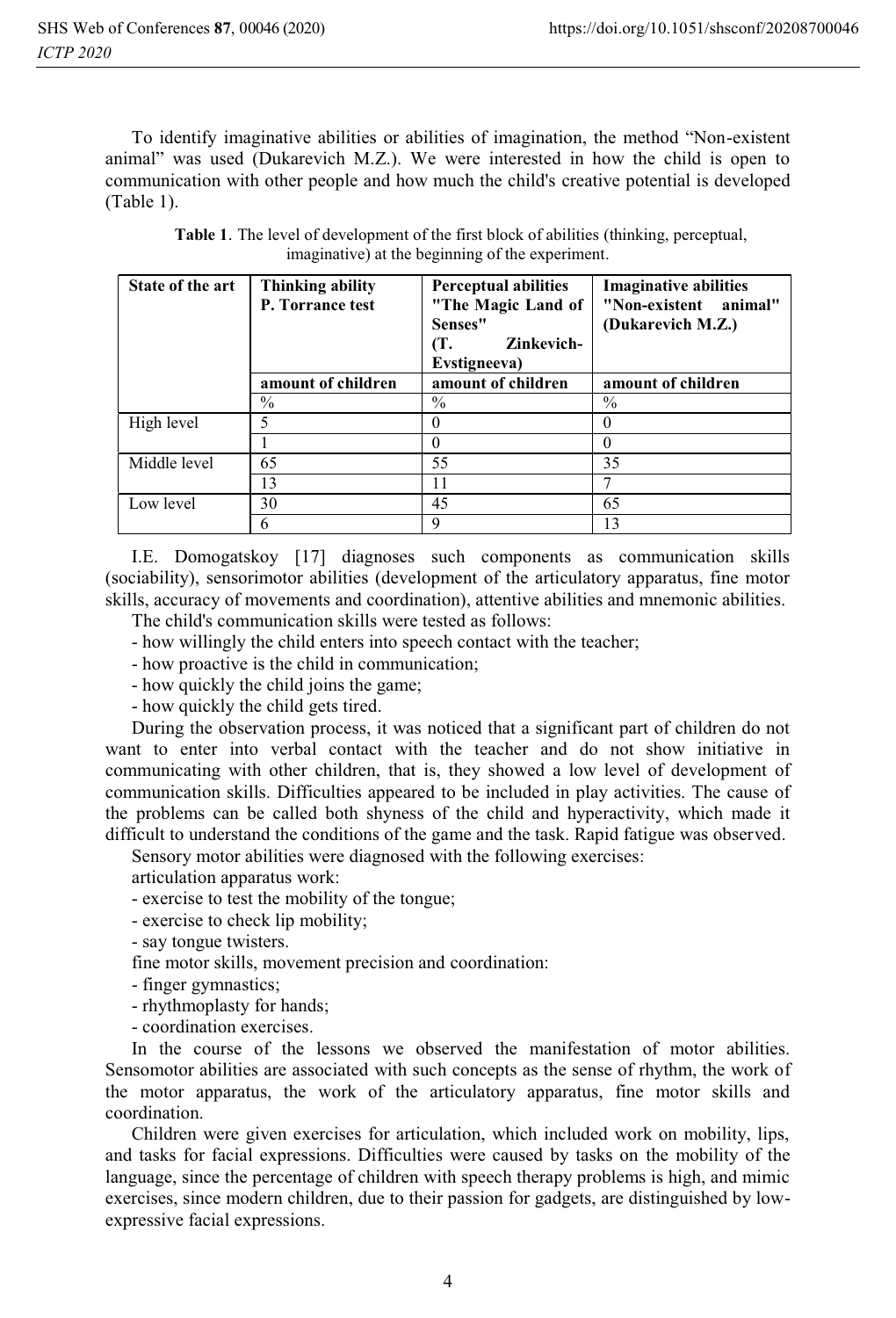We diagnosed fine motor skills using finger gymnastics.

Speech therapy problems are closely related to insufficient development of fine motor skills.

To diagnose attenuation and mnemonic abilities, exercises such as

- find the inaccuracy of a melody in a familiar song;
- find the sung sound on the piano;
- repetition of a small poem (two or four lines);
- repetition of tunes on one sound;
- repetition of the singing within a second or third [18] (Table 2).

**Table 2.** The level of development of the second block of abilities (communicative, sensitive, attentive, mnemonic) at the beginning of the experiment.

| State of the<br>art | <b>Communication skills</b> | <b>Sensitive abilities</b> | <b>Attentive and mnemonic</b><br>abilities |
|---------------------|-----------------------------|----------------------------|--------------------------------------------|
|                     | $\frac{0}{0}$               | $\frac{0}{0}$              | $\frac{0}{0}$                              |
|                     | amount of children          | amount of children         | amount of children                         |
| High level          |                             | 15                         | 20                                         |
|                     |                             |                            |                                            |
| Middle level        | 65                          | 55                         | 70                                         |
|                     | 13                          | 11                         | 14                                         |
| Low level           | 35                          | 30                         | 10                                         |
|                     |                             |                            |                                            |

Tracking the dynamics of the development of artistic abilities was carried out through observation, diagnostic and training sessions, as well as test tasks.

Based on the functional systems presented above, for each of the seven groups, we identified three levels of manifestation of artistic abilities: high, medium, low, which in the course of work were an indicator of the success and effectiveness of the educational process.

The levels of manifestation of artistic abilities and the corresponding contentpsychological characteristics, broken down by components, are presented in the table (Table 3).

**Table 3.** Criteria characteristics of the levels of manifestation of artistic abilities according to the classification of O. Luchinina.

| <b>High level</b>                                                                                                                                                                                                                                                                                                                                                                                                                                                                                                                                                                                                                                                                      | <b>Middle level</b>                                                                                                                 | <b>Low level</b>                                                                                                                                                                                                                                                                                                                                    |  |
|----------------------------------------------------------------------------------------------------------------------------------------------------------------------------------------------------------------------------------------------------------------------------------------------------------------------------------------------------------------------------------------------------------------------------------------------------------------------------------------------------------------------------------------------------------------------------------------------------------------------------------------------------------------------------------------|-------------------------------------------------------------------------------------------------------------------------------------|-----------------------------------------------------------------------------------------------------------------------------------------------------------------------------------------------------------------------------------------------------------------------------------------------------------------------------------------------------|--|
|                                                                                                                                                                                                                                                                                                                                                                                                                                                                                                                                                                                                                                                                                        | <b>Sensorymotor abilities</b>                                                                                                       |                                                                                                                                                                                                                                                                                                                                                     |  |
| Performs the simplest dance<br>Performs the simplest dance<br>rhythmically,<br>qualitatively,<br>movements<br>movements<br>technically,<br>following<br>rhythmically,<br>technically<br>the<br>his<br>example of an adult, but not<br>expressively on<br>own<br>initiative or<br>joining<br>the<br>always expressively<br>and<br>initiative of a peer. Carries out<br>Follows<br>efficiently.<br>self-control. Knows many<br>demonstration and explanation<br>outdoor musical games, plays<br>rhythmic<br>when<br>learning<br>them with pleasure<br>choreographic<br>and<br>exercises,<br>involves others in them.<br>elements and dance numbers. He<br>plays outdoor music games with |                                                                                                                                     | Performs the simplest dance<br>moves poorly, imitating an adult.<br>The rhythm is reduced. Self-<br>performance is included during<br>an adult or peer show. Continuing<br>these actions on their own does<br>not arise or rarely occurs. It is<br>difficult to name outdoor musical<br>games, plays them reluctantly,<br>following other children. |  |
| <b>Perceptual abilities</b>                                                                                                                                                                                                                                                                                                                                                                                                                                                                                                                                                                                                                                                            |                                                                                                                                     |                                                                                                                                                                                                                                                                                                                                                     |  |
| idea that<br>music<br>Has<br>an<br>emotions,<br>mood,<br>expresses<br>character<br>of<br>person,<br>a<br>musicological<br>elementary                                                                                                                                                                                                                                                                                                                                                                                                                                                                                                                                                   | Has a primary understanding<br>that<br>music<br>the<br>expresses<br>emotions and mood of a person.<br>Emotionally<br>responds<br>to | Emotionally responds to vivid<br>musical images. With the help of<br>an adult and imitating his musical<br>and visual movements. Interprets                                                                                                                                                                                                         |  |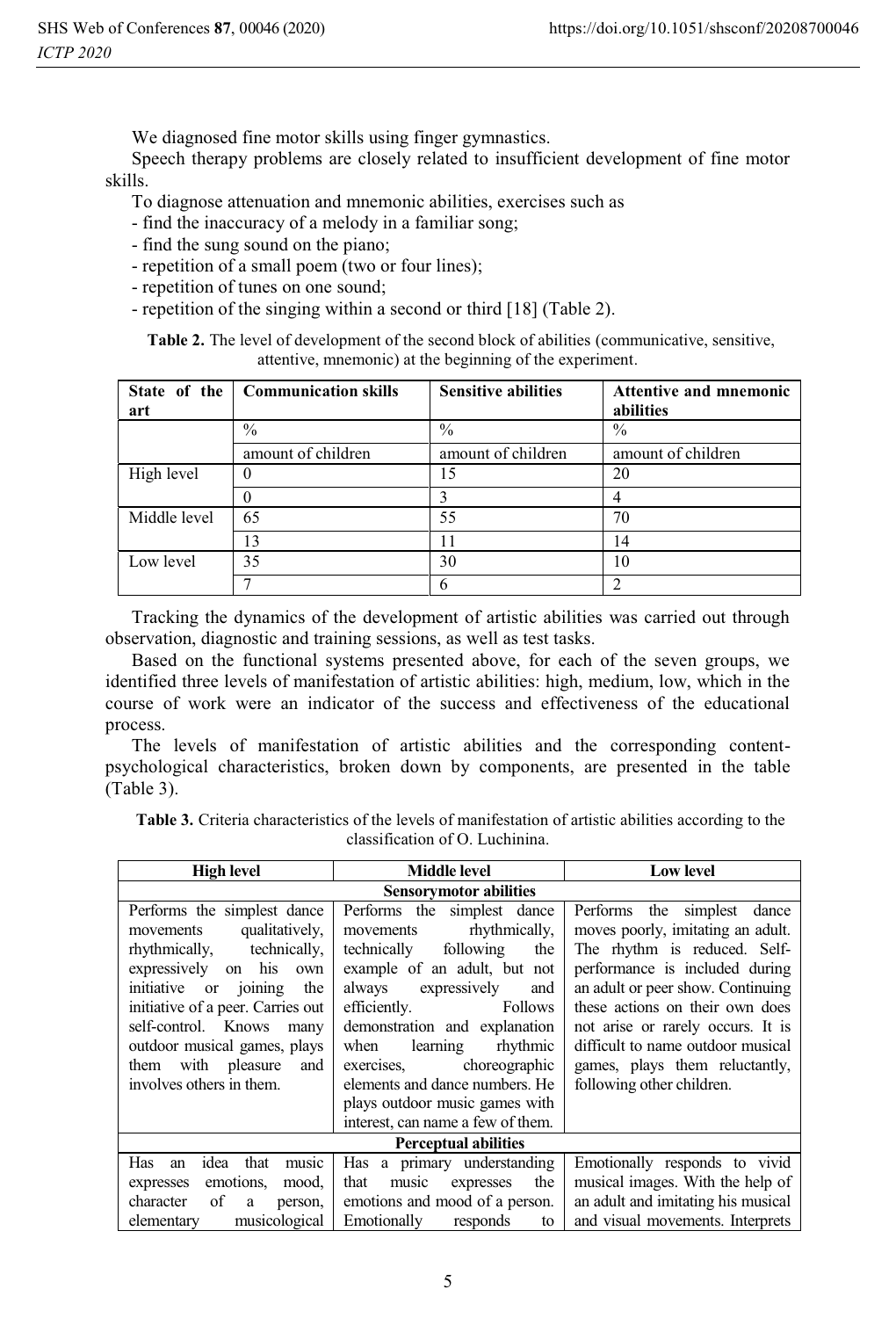| <b>High level</b>                                                 | <b>Middle</b> level                                               | Low level                                                     |  |
|-------------------------------------------------------------------|-------------------------------------------------------------------|---------------------------------------------------------------|--|
| ideas about the properties of                                     | "pictorial" images. With the help                                 | the character of musical images.                              |  |
| musical sound. Understands                                        | of an adult he interprets the                                     | However, it is difficult to                                   |  |
| the meaning of the "image",                                       | character of musical images,                                      | participate in a conversation with                            |  |
| knows that you can use                                            | expressive means of music.                                        | adults on this topic. Knows the                               |  |
| different means (voice, body,                                     | Knows that you can use different                                  | dances,<br>simplest<br>and<br>can                             |  |
| of<br>methods<br>playing                                          | means (voice, body, playing                                       | participate<br>when<br>in<br>them                             |  |
| instruments). To create your                                      | techniques) to create your own                                    | targeting an adult and peers.                                 |  |
| musical<br>images,<br>own                                         | musical<br>images<br>and<br>can                                   | Understands that music conveys                                |  |
| character, mood, and can                                          | participate in conversations with                                 | emotions and feelings. However,                               |  |
| participate in a conversation                                     | adults on this topic. He knows                                    | even with the help of an adult, it                            |  |
| with adults on this topic.                                        | the simplest dances, with the                                     | is significantly difficult to explain                         |  |
| Knows and can name the                                            | help of an adult he can learn                                     | the change in mood in a piece of                              |  |
| simplest dances, learn and                                        | elementary parts for children's                                   | uninformative,<br>music.<br>Gives                             |  |
| reproduce elementary parts for                                    | musical instruments. With the                                     | incorrect<br>stereotypical<br><b>or</b>                       |  |
| children's<br>musical                                             | help of an adult, explains the                                    | answers.                                                      |  |
| instruments. Understands and                                      | change in mood in a piece of<br>music.                            |                                                               |  |
| explains in detail the change<br>in mood in a piece of music.     |                                                                   |                                                               |  |
|                                                                   | <b>Attentive and mnemonic abilities</b>                           |                                                               |  |
| Repeat the listened melody                                        | They do not always accurately                                     | They find it difficult to repeat the                          |  |
| exactly; recognize the voices                                     | repeat the listened melody;                                       | melody they listened to; they do                              |  |
| of animals, birds, musical                                        | recognize the voices of animals,                                  | not always recognize the voices                               |  |
| instruments in the listened                                       | birds, musical instruments in the                                 | of<br>birds,<br>animals,<br>musical                           |  |
| musical compositions. Knows                                       | listened musical compositions.                                    | the<br>instruments in<br>listened                             |  |
| of<br>the<br>means<br>musical                                     | Knows the means of musical                                        | musical<br>compositions.<br>It is                             |  |
| expression,<br>and<br>genres<br>musical directions.               | expression, genres and musical<br>directions.                     | difficult to determine the means                              |  |
|                                                                   |                                                                   | of musical expression, genres and<br>musical directions.      |  |
|                                                                   | <b>Imaginative abilities</b>                                      |                                                               |  |
| Is able to come up with an                                        | Is able to come up with a fairy                                   | Difficulty coming up with a fairy                             |  |
| original fairy tale, verse or                                     | tale, verse or song on the                                        | tale, verse or song on the                                    |  |
| song.                                                             | proposed topic or starting from                                   | proposed topic or starting from                               |  |
|                                                                   | everyday statements<br>the<br>of                                  | the everyday<br>statements<br>of                              |  |
|                                                                   | children.                                                         | children.                                                     |  |
|                                                                   | <b>Communication skills</b>                                       |                                                               |  |
| the<br>culture<br>Observes<br>of<br>behavior and rules of conduct | Interacts with peers in joint<br>(listening,                      | Difficulty interacting with peers<br>activities               |  |
| in collective musical<br>and                                      | activities<br>musical<br>dancing,<br>singing,<br>elementary       | musical<br>in<br>joint<br>(listening,<br>singing,<br>dancing, |  |
| artistic activities.                                              | playing music).                                                   | elementary playing music).                                    |  |
| Formulates<br>requests<br>and                                     | With the help of an adult in the                                  | In the process of such activities, it                         |  |
| desires related to musical and                                    | process of such activities, he                                    | is difficult to formulate requests                            |  |
| artistic activities. Shows the                                    | formulates requests and desires                                   | and desires related to musical and                            |  |
| for<br>need<br>and<br>desire                                      | related to musical and artistic                                   | artistic activities.                                          |  |
| independent performance.                                          | activities.                                                       |                                                               |  |
| Thinking ability (theoretical and performing)                     |                                                                   |                                                               |  |
| Shows a steady interest in                                        | Shows interest in various types                                   | Does not show a pronounced                                    |  |
| various types of musical                                          | of musical activity, the most                                     | interest in various types of                                  |  |
| activity. Knows how to                                            | stable interest in one of its types.                              | musical activity or any one of its                            |  |
| coordinate hearing and voice,                                     | Can sing independently and                                        | types.<br>Difficulty<br>coordinating                          |  |
| perform songs in a choir.<br>Possesses singing skills             | perform songs in a choir, but<br>finds it difficult to coordinate | hearing and voice.                                            |  |
| (purity of intonation,                                            | hearing and voice.                                                |                                                               |  |
| breathing, diction, coherence).                                   |                                                                   |                                                               |  |
| Improvises in her preferred                                       |                                                                   |                                                               |  |
| musical activities.                                               |                                                                   |                                                               |  |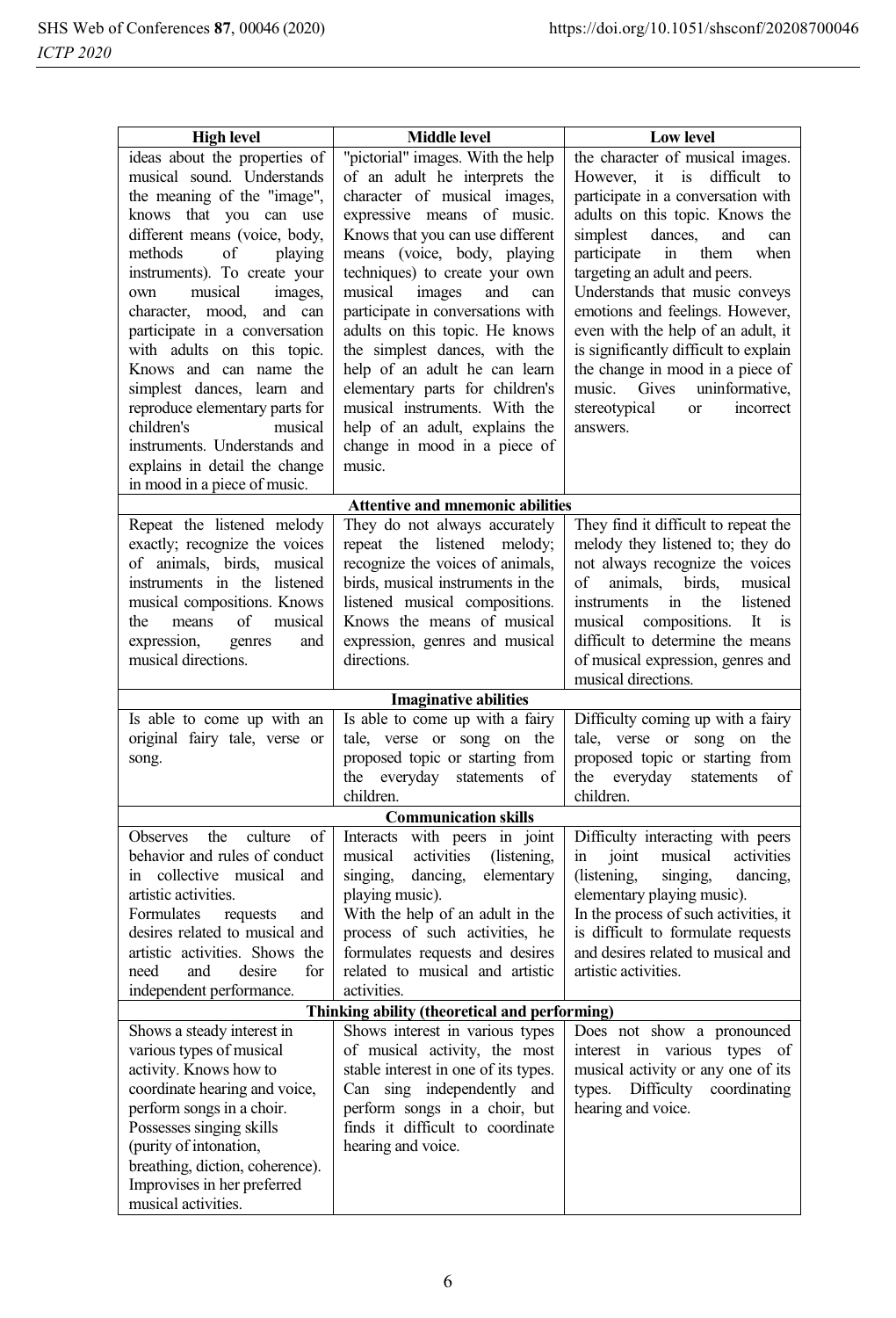As for the diagnostic sessions, they were built in the form of a game or as a short session using playful techniques. During the diagnostic music lessons, pedagogical observation was carried out.

When performing tasks, attention was paid to the following:

- the child's interest in the task;

- pace of work;

- independence;

- contact of the child;

- psychophysiological fatigue.

Let us turn to the result and discussion of the formative experiment, where the proposed hypothesis was corrected and tested (Table 4).

| State of the art | Thinking ability   | <b>Perceptual abilities</b> | <b>Imaginative abilities</b> |
|------------------|--------------------|-----------------------------|------------------------------|
|                  | P. Torrance test   | "The Magic Land of          | "Non-existent animal"        |
|                  |                    | Senses"                     | (Dukarevich M.Z.)            |
|                  |                    | (T. Zinkevich-              |                              |
|                  |                    | Evstigneeva)                |                              |
|                  | $\frac{0}{0}$      | $\%$                        | $\frac{6}{6}$                |
|                  | amount of children | amount of children          | amount of children           |
| High level       | 30                 | 20                          | 20                           |
|                  | 6                  | 4                           | 4                            |
| Middle level     | 70                 | 70                          | 55                           |
|                  | 14                 | 14                          | 11                           |
| Low level        |                    | 10                          | 35                           |
|                  |                    | $\overline{2}$              | 5                            |

**Table 4.** The level of development of the first block of abilities (thinking, perceptual, imaginative) at the end of the experiment.

Diagnostics of P. Torrens made it possible to study the level of development of creative thinking. Originality, fluency and flexibility were shown in creating new images. Perceptual abilities were diagnosed by the method "The Magic Land of Feelings" (T. Zinkevich-Evstigneeva). During the experiment, children learned to identify and understand different emotional states and emotional behavior. To identify imaginative abilities or abilities of imagination, the method "Non-existent animal" was used (Dukarevich M.Z.).

Students in the experimental group demonstrated openness in communication with other people and the development of creativity (Table 5).

**Table 5.** The level of development of the second block of abilities (communicative, sensitive, attentive, mnemonic) at the end of the experiment.

| art          | State of the   Communication skills | <b>Sensitive abilities</b> | Attentive and mnemonic<br>abilities |
|--------------|-------------------------------------|----------------------------|-------------------------------------|
|              | $\frac{0}{0}$                       | $\frac{6}{9}$              | $\%$                                |
|              | amount of children                  | amount of children         | amount of children                  |
| High level   | 35                                  | 45                         | 40                                  |
|              |                                     |                            |                                     |
| Middle level | 60                                  | 55                         | 50                                  |
|              | 12                                  |                            | 10                                  |
| Low level    |                                     |                            | 10                                  |
|              |                                     |                            |                                     |

Sensomotor abilities (motor abilities) in children after the experiment manifested themselves in the ability to coordinate their movements with music.

Communication skills have been demonstrated in the process of stage behavior and communication.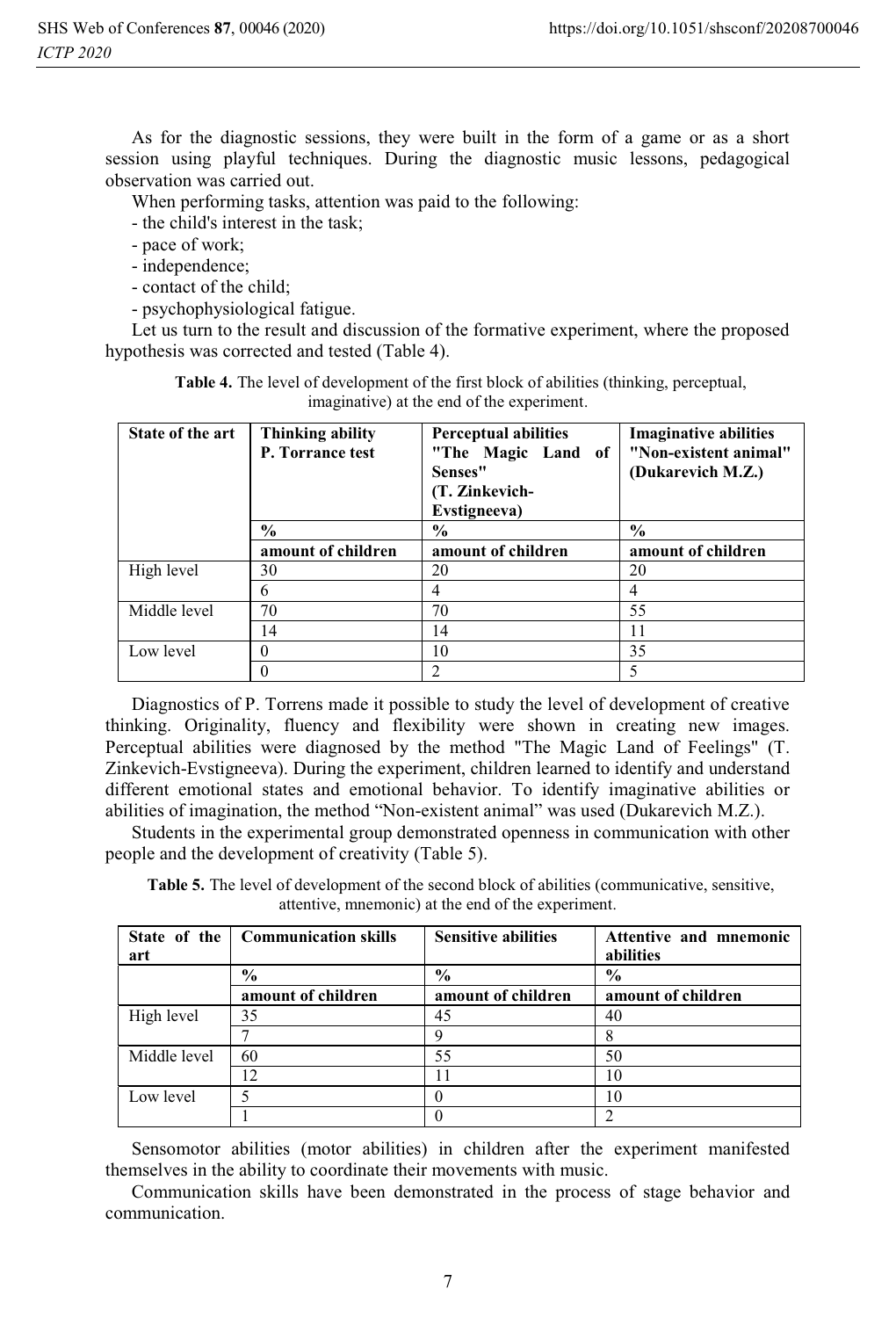Attentive and mnemonic abilities were used in the attentive memorization of aesthetic material, in the ability to use mnemonic techniques.

Positive changes in the indicators of the development of children's artistic abilities during the experiment became possible due to the competent construction of the educational process using the cluster approach.

## **3 Conclusions**

It was noted that during the experimental work, there were gradually positive changes in the motivational tendencies and preferences of students. With a comprehensive assessment of the effectiveness of the development of artistic abilities using the cluster of abilities, it was found that the indicators of the levels of mental, perceptual, imaginative, communicative, mnemonic, attentive and sensitive abilities underwent positive growth dynamics.

It follows from this that the use of a cluster approach in work, which contributes to the development of children's artistic abilities, makes it possible not only to reveal the individual characteristics of each child, but also to contribute to his full-fledged spiritual improvement.

## **References**

- 1. M.V. Korepanova, *Continuous education of preschoolers and younger students: problems and prospects,* Continuous education for preschool and Junior school children problems and prospects, **2**, 88-92 (2014)
- 2. E.N. Semykina, *Cluster approach in education and upbringing,* Siberian pedagogical journal, **5**, 132-136 (2010)
- 3. R.G. Kadyrov, *Musical psychology*, p. 80 (Uzbekistan: Musika, 2005)
- 4. M.V. Doronina, Cluster approach in aesthetic education, World Of Innovation, **3**, 21- 26 (2019)
- 5. A. Nikitin, *Artistic giftedness and its development in childhood*, p. 352 (Peter, 2017)
- 6. V.I. Klenina, L.I. Klenina, *Cluster approach in the system of continuing education,* Scientific heritage of T.I. Shamova and his influence on the solution of urgent problems of modern education, 2, 186-190 (2011)
- 7. S.V. Danilov, M.I. Lukyanova, *Cluster approach in regional education*, [Electronic resource] https://science-education.ru/ru/article/view?id=18896 (2015)
- 8. V.I. Tarlavsky, *Cluster approach to the development of vocational guidance potential of the region*, Fundamental Research, **11**, 639-643 (2014)
- 9. E.Yu. Rivkin, *A cluster approach to the management of methodological activities*, [Electronic resource] http://nauka.x-pdf.ru/17pedagogika/290713-1-tretivserossiyskie-shamovskie-pedagogicheskie-chteniya-nauchnoy-shkoli-upravleniyaobrazovaniem-nauchnoe- nasledie-shamovoy.php
- 10. M.V. Zhirova, *Children's game, or game technology used in a preschool educational institution for the full development of children scientific,* Education: past, present and future, p. 22-24 (Krasnodar, 2018)
- 11. T.V. Khabarova, Pedagogical technologies: concept and basic characteristics, p. 80 (SPb, "Publishing House" Child Press", 2011)
- 12. V.L. Drankov, The nature of artistic talent, [Electronic resource] https://scienceeducation.ru/ru/article/view?id=18896 (2001)